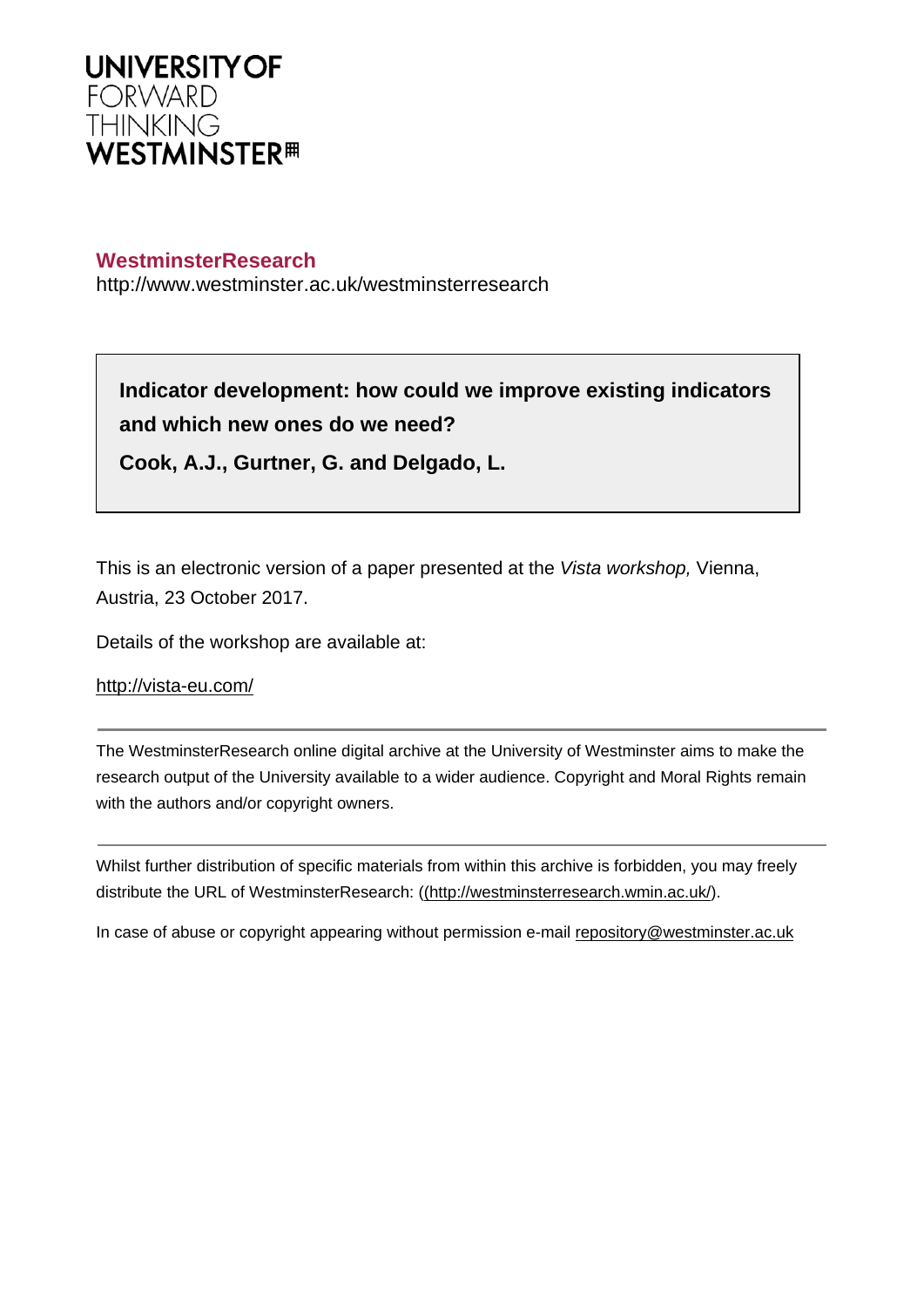



**Indicator development:** 

**how could we improve existing indicators and which new ones do we need?**

**NB1. Broadening the scope**

**NB2. Some thoughts from on‐going work in SESAR 2020 Scientific Committee (TF3)**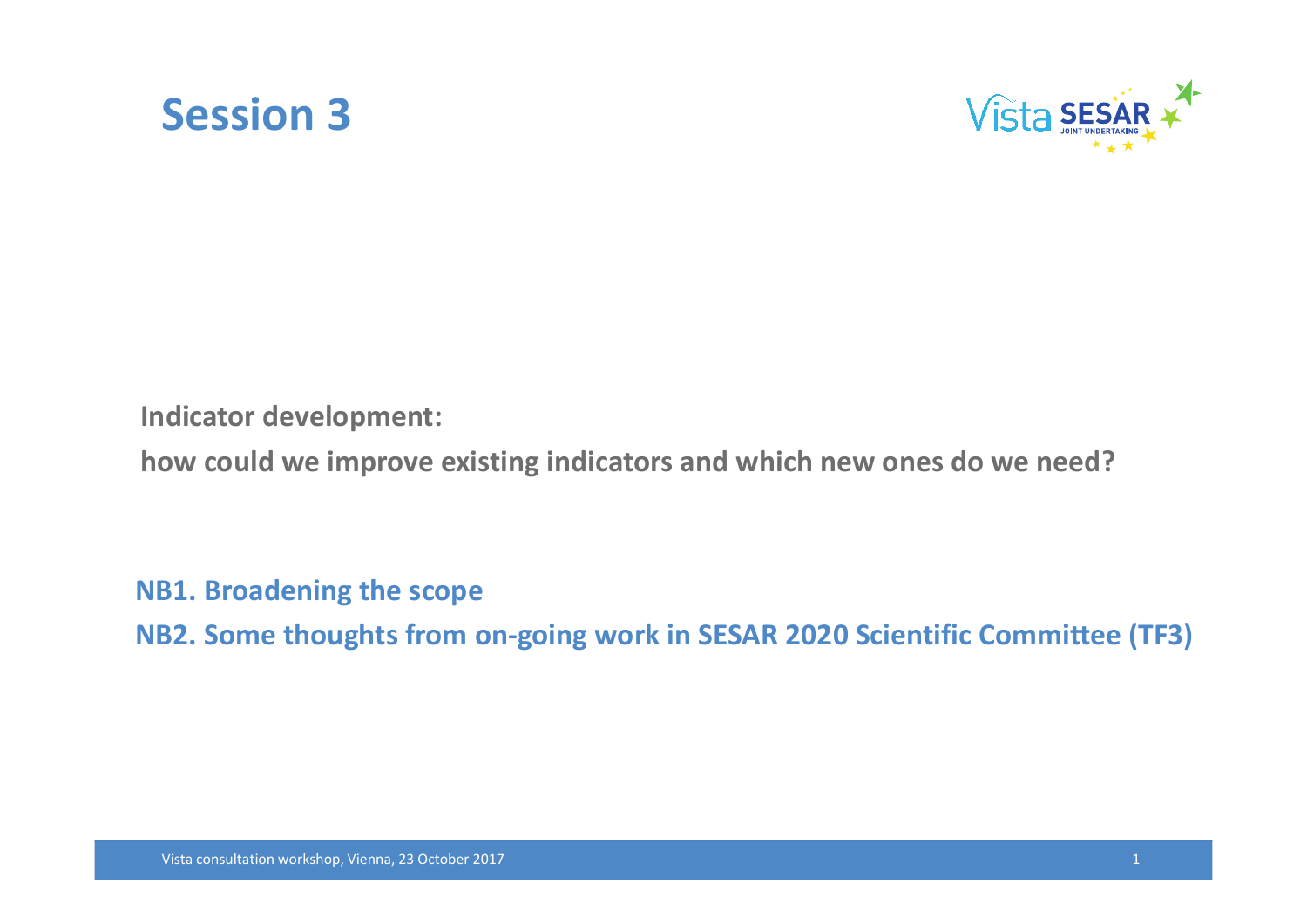

- • Identify key challenges in performance measurement in aviation, especially regarding missing indicator development for the future system
- • Characterise a set of high‐level challenges, and for each one:
	- define sub-challenges
	- give an indicative timescale of likely main impact
	- •identify why action needed
	- •consider potential actions (initially at a high‐level) (re. also Session 5)

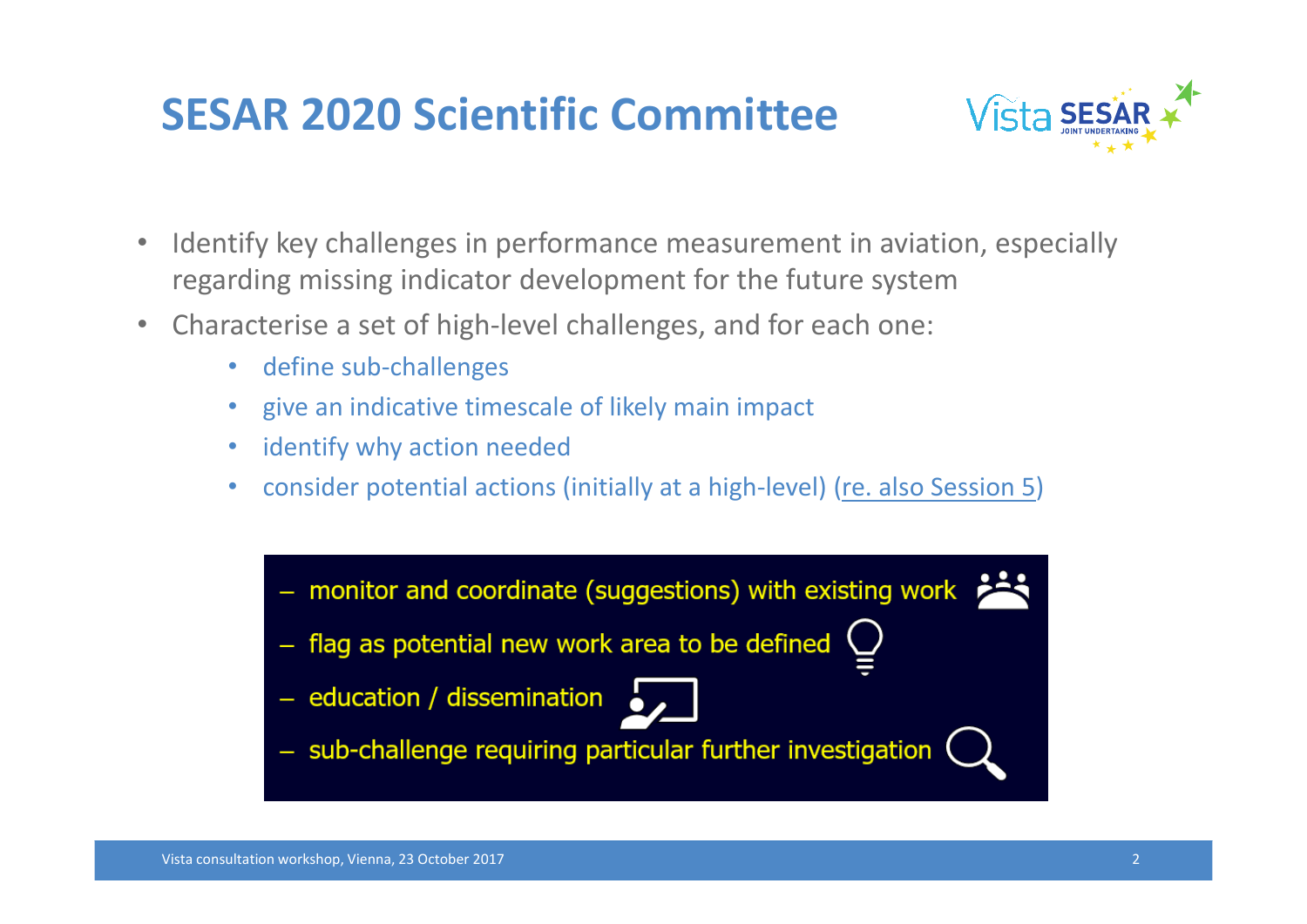

- $\bullet$  Vertical (common, continuous)
	- $\bullet$ indicator design, methods and supporting data
	- $\bullet$ trade‐offs (perennial topic; inter‐ & intra‐KPA)
- • Horizontal (at points in time)
	- •spatial scope (least mature)
	- $\bullet$ better stakeholder alignment
	- $\bullet$ safety and harmonisation (most mature)
- $\bullet$ Some inevitable, residual overlap between the categories (as will be seen)
- $\bullet$ Needed a timeframe referenced to target‐setting / SES RPs etc.

| 2017-19 | current     |
|---------|-------------|
| 2020-25 | near term   |
| 2026-35 | medium term |
| 2036-50 | long term   |
| $2050+$ | far term    |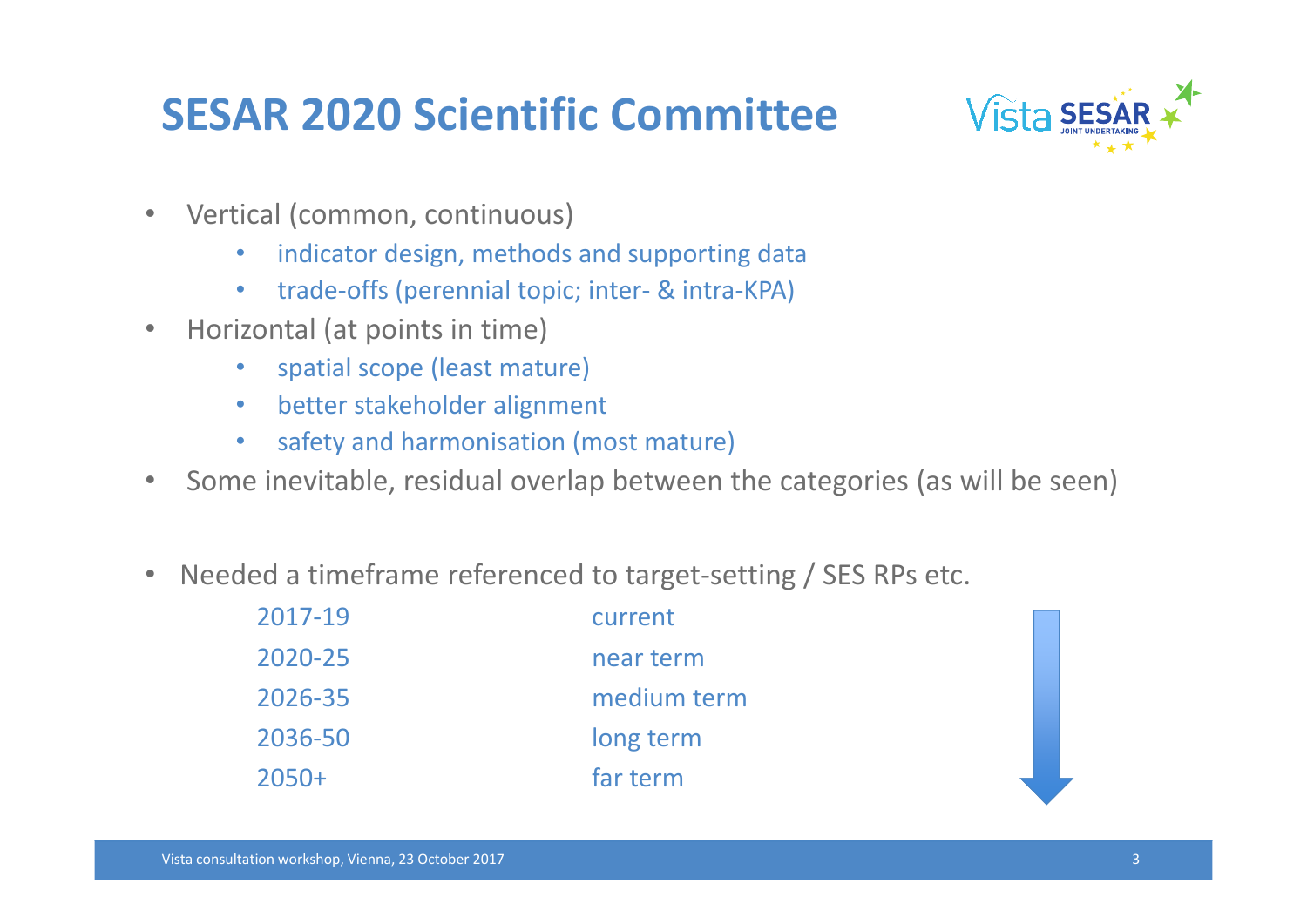

| Indicator design, methods and supporting data (vertical)                                                                                                                                                                                                                                                                                           |                                                                                                                                                                                                                                                                                              |                                                                                                                                              |
|----------------------------------------------------------------------------------------------------------------------------------------------------------------------------------------------------------------------------------------------------------------------------------------------------------------------------------------------------|----------------------------------------------------------------------------------------------------------------------------------------------------------------------------------------------------------------------------------------------------------------------------------------------|----------------------------------------------------------------------------------------------------------------------------------------------|
| Define the sub-challenge                                                                                                                                                                                                                                                                                                                           | Likely outcome if no action                                                                                                                                                                                                                                                                  | Potential action by SC                                                                                                                       |
| A1. Existing indicators need to be<br>checked for true consistency across<br>global regions (e.g. inclusion of FUA,<br>reactionary delay) and further explored<br>regarding suitability for purpose (e.g.<br>although average ATFM delay<br>established as a leading indicator, issues<br>pertain: see stakeholder feedback and<br>worked example) | False conclusions may be drawn<br>regarding comparisons across<br>global regions and across time /<br>projects                                                                                                                                                                               | Monitor and coordinate with PRU and<br>PRB (possibly also ICAO). New required.                                                               |
| A2. Lack of standardisation across<br>datasets (e.g. scope, cleaning); limited<br>sample sizes (e.g. top 34 airports, $\approx$ 2%<br>error) - lack of metric saturation, lack of<br>statistical testing (e.g. reliance on outlier<br>removal)                                                                                                     |                                                                                                                                                                                                                                                                                              | SC White Paper? Education<br>(dissemination) and coordination with<br>KTN (from 2018) and ECTL (e.g.<br>accessibility, awareness, manuals)   |
| <b>B1.</b> Indicators too heavily focused at<br>network level and on ANSPs (links with<br>F1); many states in SES PS argue that a<br>'one-size fits all' system does not work                                                                                                                                                                      | Lack of insight into, and<br>appropriate targeting of,<br>performance shortfalls (c.f. too<br>much fragmentation in SES PS<br>could also jeopardise performance<br>improvement); insufficient support<br>for evidence-based policy making;<br>may worsen in future (links with<br><b>I1)</b> | Monitor and coordinate with PRU (PRRs)<br>and PRB (SES RP3+)                                                                                 |
| <b>B2.</b> Lack of forward-scoping of new<br>indicators re. responsiveness to<br>emerging regulatory / business / ATM<br>factors (e.g. paradigms such as pax<br>speed demand, ATCO working<br>environments); plus complementary<br>methods affording better perf. insights                                                                         |                                                                                                                                                                                                                                                                                              | New work needs to be defined (could<br>embrace big data; links with S2020<br>theme "Complexity, data science and<br>information management") |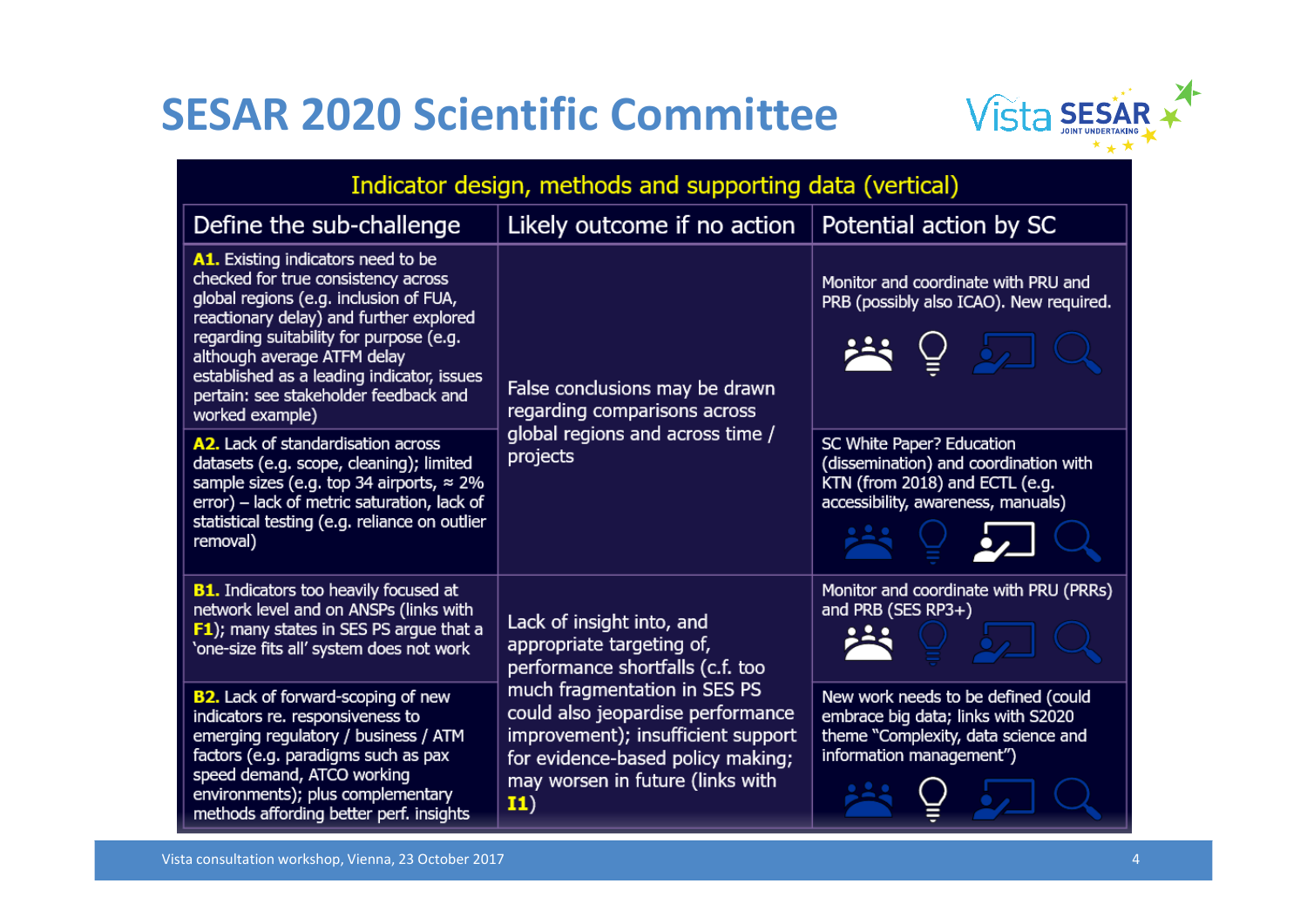

| Trade-offs (vertical)                                                                                                                                                |                                                                                                                                            |                                                                                                                                                                                                                                                                                                                                                  |
|----------------------------------------------------------------------------------------------------------------------------------------------------------------------|--------------------------------------------------------------------------------------------------------------------------------------------|--------------------------------------------------------------------------------------------------------------------------------------------------------------------------------------------------------------------------------------------------------------------------------------------------------------------------------------------------|
| Define the sub-challenge                                                                                                                                             | Likely outcome if no action                                                                                                                | Potential action by SC                                                                                                                                                                                                                                                                                                                           |
| <b>C1.</b> Quantitative relationships<br>between KPIs usually very poorly<br>understood (if at all).<br>(Some exceptions, e.g. AEV<br>project, ATFM worked example.) | Certain combinations of targets<br>may be incompatible; situation will<br>probably worsen as more targets<br>are added (e.g. RP3 c.f. RP2) | <b>Issue cited many times across</b><br>RP3 consultation processes, for<br>example. Previous and ongoing<br>projects (SESAR ER1: APACHE;<br>INTUIT; Vista) using a variety of<br>methods (multi-criteria<br>optimisation, Pareto frontiers;<br>machine learning; simulated<br>learning loop; respectively). Earlier,<br>more influence diagrams. |
| <b>C2.</b> Lack of stakeholder tools to<br>explore KPI relationships                                                                                                 | Lack of understanding of impact<br>of (investment) actions in one<br>KPA/KPI on another<br>(Links with <b>F2</b> .)                        | SC (coordinated) White Paper? A<br>state-of-the-art review, initially<br>amongst SJU, ECTL, PRB, EASA<br>(recent dedicated report on<br>interdependency analysis) and<br>(SESAR ER1) project leaders, to<br>explore concerted action; possible<br>new work needs to be defined.                                                                  |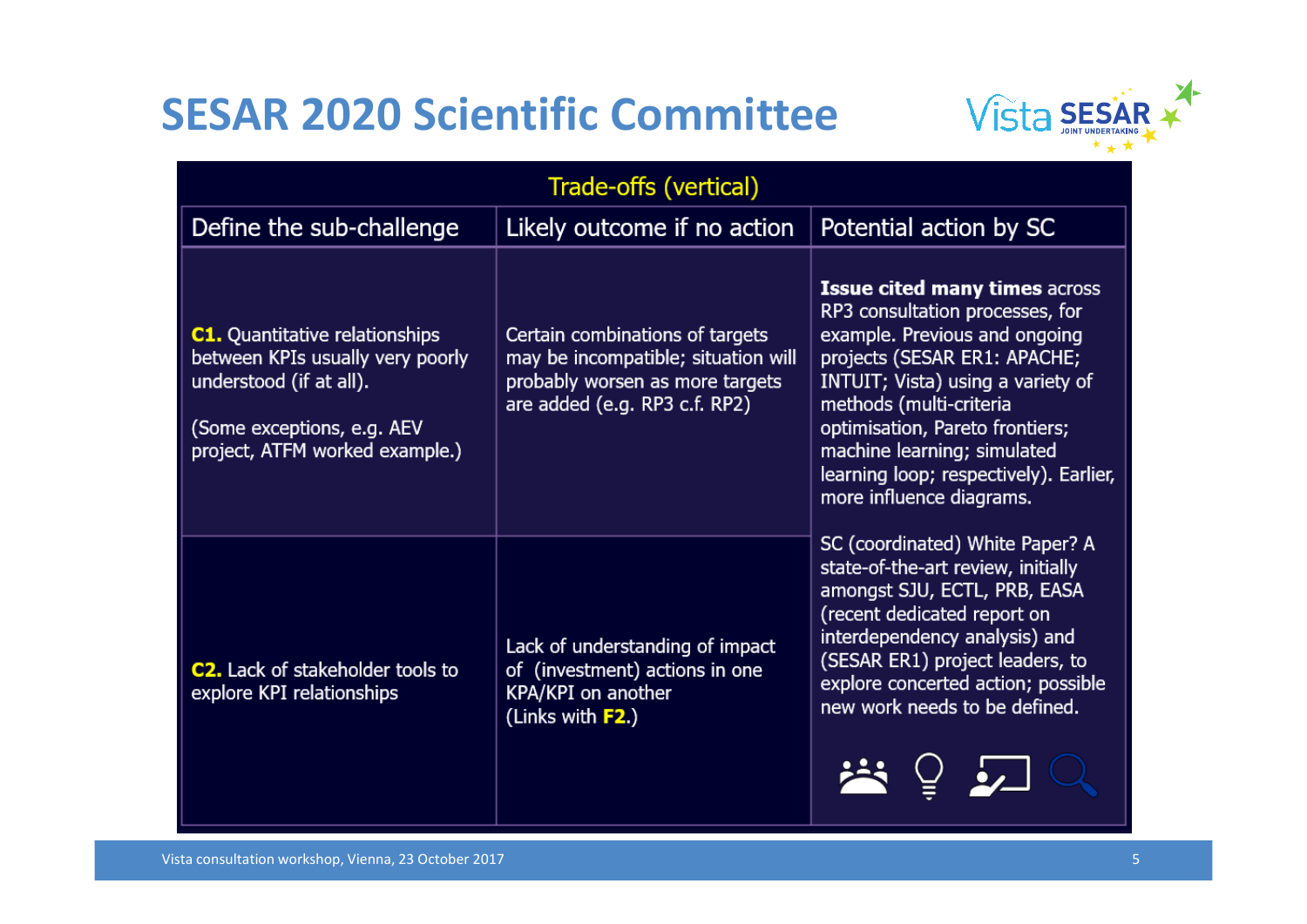

| Spatial scope (horizontal)                                                          |                                                                                                                                                                                                                                           |                                                                                                                                                                                                                                                                                 |
|-------------------------------------------------------------------------------------|-------------------------------------------------------------------------------------------------------------------------------------------------------------------------------------------------------------------------------------------|---------------------------------------------------------------------------------------------------------------------------------------------------------------------------------------------------------------------------------------------------------------------------------|
| Define the sub-challenge                                                            | Likely outcome if no action                                                                                                                                                                                                               | Potential action by SC                                                                                                                                                                                                                                                          |
| <b>D1.</b> ATM is not integrated into the<br>D2D, intermodal context<br>Medium-term | Potentially disruptive changes (e.g.<br>new stakeholder behaviour w.r.t.<br>A-CDM, UDPP) could significantly<br>impact flight planning (and other<br>ops); ATM could become<br>unpredictably coupled with<br>processes beyond the airport | New work needs to be defined;<br>impact assessment required,<br>including, but not limited to,<br>performance assessment. Links<br>with S2020 theme "ATM's role in<br>intermodal transport".                                                                                    |
| <b>D2.</b> Lack of D2D indicators<br>Medium-/long-term                              | We cannot measure or manage<br>D2D performance                                                                                                                                                                                            | New work needs to be defined;<br>design the required D2D metrics<br>(build on projects such as<br>DATASET2050, see example);<br>decide on their likely prioritisation<br>and evolution; determine what<br>data will be required & how could<br>be obtained. (Links with $E1$ .) |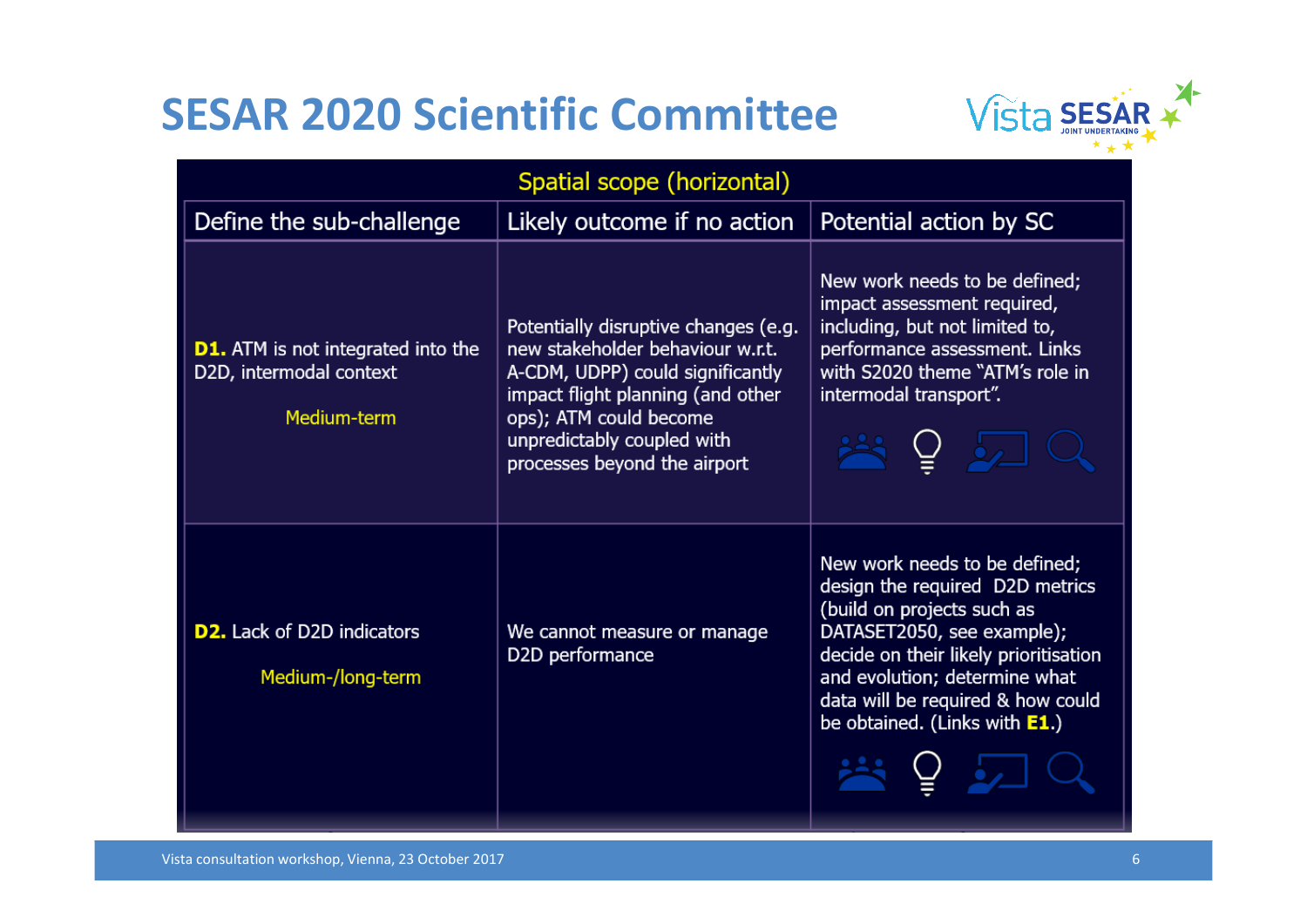

| Better stakeholder alignment (horizontal)                                                                                                                                                                                                                                                                      |                                                                                                                                               |                                                                                                                                                                                          |
|----------------------------------------------------------------------------------------------------------------------------------------------------------------------------------------------------------------------------------------------------------------------------------------------------------------|-----------------------------------------------------------------------------------------------------------------------------------------------|------------------------------------------------------------------------------------------------------------------------------------------------------------------------------------------|
| Define the sub-challenge                                                                                                                                                                                                                                                                                       | Likely outcome if no action                                                                                                                   | Potential action by SC                                                                                                                                                                   |
| <b>E1.</b> Scope of indicators too<br>restricted in terms of metrics used<br>(e.g. cost instead of delay; flight<br>performance only, not delivery to<br>the passenger)<br>Near-term                                                                                                                           | Can't measure ('see') performance<br>delivery to pax; can't measure<br>('see') certain other changes in<br>performance (e.g. cost per flight) | New work needs to be defined.<br>Coordinate with PRB. (Links with<br><b>D2.)</b> NB. Cost of cancellation, cost<br>of predictability, (cost of) resilience<br>- all relatively immature. |
| <b>F1.</b> Scope of indicators too<br>restricted in terms of stakeholder<br>inclusion; SES PS slow to extend to<br>other stakeholders and impact<br>areas; often have contrasting<br>indicator perspectives (e.g. AUs<br>(flight OTP), airports (pax dwell<br>time / congestion), $ENV (NOx)$ )<br>Medium-term | Can't measure performance roles<br>played by other stakeholders /<br>impacts on ENV                                                           | New work needs to be defined.<br>Coordinate with PRB. (Links with<br>B1.<br>学行                                                                                                           |
| <b>F2.</b> Further mapping required<br>between ATM deployment beyond<br>PCP in particular (New Essential<br>Operational Changes) and impacts<br>on (SES) indicators<br>Medium-/long-term                                                                                                                       | Insufficient understanding of<br>relationships between investment<br>and indicator impact                                                     | Further work to be defined.<br>Substantial progress in MP edition<br>2015 (Chapter 6, Business View).<br>Coordinate with SJU / PRB. (Links<br>with $C2$ .)                               |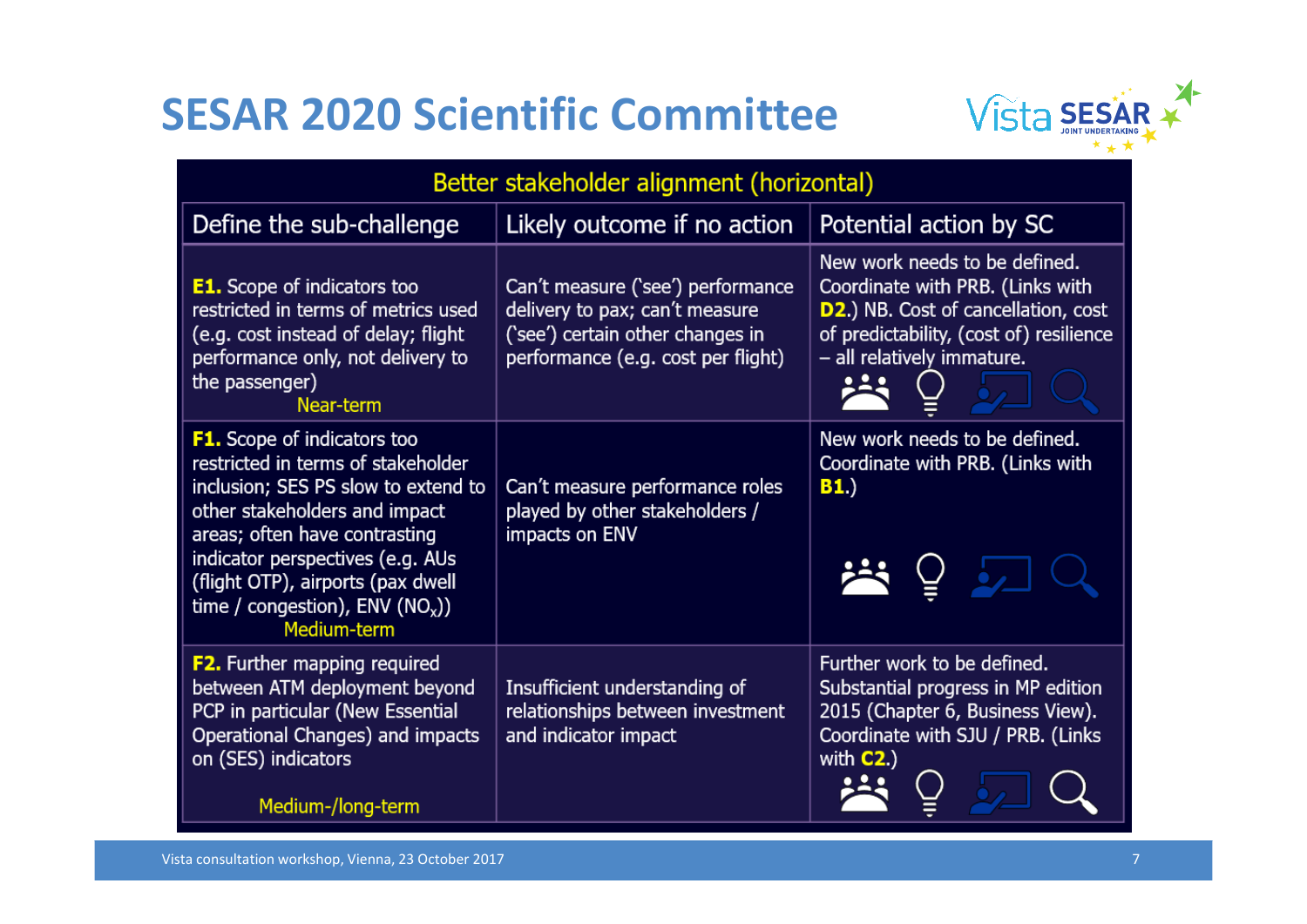

| Safety and harmonisation (horizontal)                                                                                                                                                                                                                                             |                                                                                                                                                                                                                                  |                                                                                                                                                                                                                                                                                                                              |
|-----------------------------------------------------------------------------------------------------------------------------------------------------------------------------------------------------------------------------------------------------------------------------------|----------------------------------------------------------------------------------------------------------------------------------------------------------------------------------------------------------------------------------|------------------------------------------------------------------------------------------------------------------------------------------------------------------------------------------------------------------------------------------------------------------------------------------------------------------------------|
| Define the sub-challenge                                                                                                                                                                                                                                                          | Likely outcome if no action                                                                                                                                                                                                      | Potential action by SC                                                                                                                                                                                                                                                                                                       |
| <b>G1.</b> Accidents / incidents are<br>typically at end of chain of events.<br>PRB believes that accidents are<br>avoided, in some cases, by the<br>activation of final safety<br>interventions e.g. TCAS defence, in<br>a number of very serious incidents<br>Near-term         | Continuing reliance of final safety<br>interventions is probable                                                                                                                                                                 | Activation of final interventions suggests<br>need to develop missing higher-level<br>indicators, especially those giving<br>warnings of degradation (including<br>strategically). More focus on GA, where<br>most incidents occur. New work needs to<br>be defined. Monitor progress in RP3.                                |
| <b>H1.</b> PRC raised concern: definition &<br>guidance on development of Acceptable<br>Level of Safety Performance (ALoSP)<br>currently not available in Europe. ICAO<br>requirements for ALoSP leave room for<br>interpretation regarding best way to<br>implement<br>Near-term | Initiative is required to fill this gap by<br>developing a harmonised approach, to<br>ensure a harmonised implementation of<br>State Safety Programmes and to<br>facilitate the exchange of safety<br>information in the future. | An ALoSP survey will achieve more<br>comprehensive understanding of ALoSP<br>implementation in EUROCONTROL<br>member states, in terms of concept<br>definition, scope, and implementation<br>challenges. Coordinate with PRC.                                                                                                |
| <b>I1.</b> Limited assessment potential<br>for new operational concepts and<br>future market changes (e.g.<br>drones), partly as we cannot rely<br>on historical data (links with <b>B2)</b><br>Medium-term                                                                       | Limits the development of safety<br>cases for new operational concepts<br>(especially in the context of<br>increasing traffic and improved<br>safety targets).                                                                   | Better modelling (& new indicators?)<br>required, especially for capturing<br>emergent behaviours of exceptional<br>safety critical events & safety risks of<br>novel designs (approaches include<br>agent-based safety risk analysis & (big)<br>data-driven models). Coordinate with<br>EASA. New work needs to be defined. |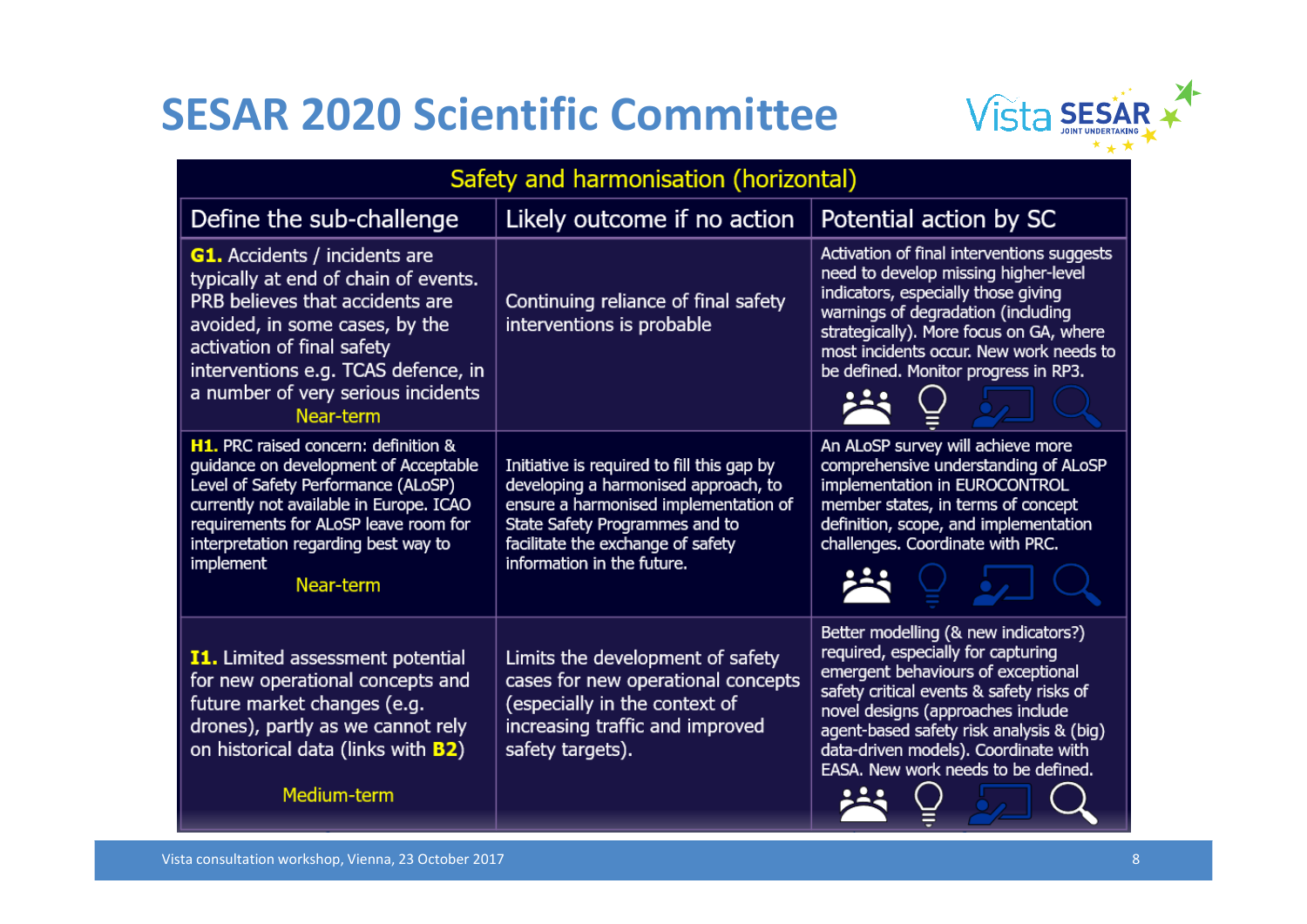

Towards a full performance assessment framework: future indicator requirements



#### **(Session 5 ...)**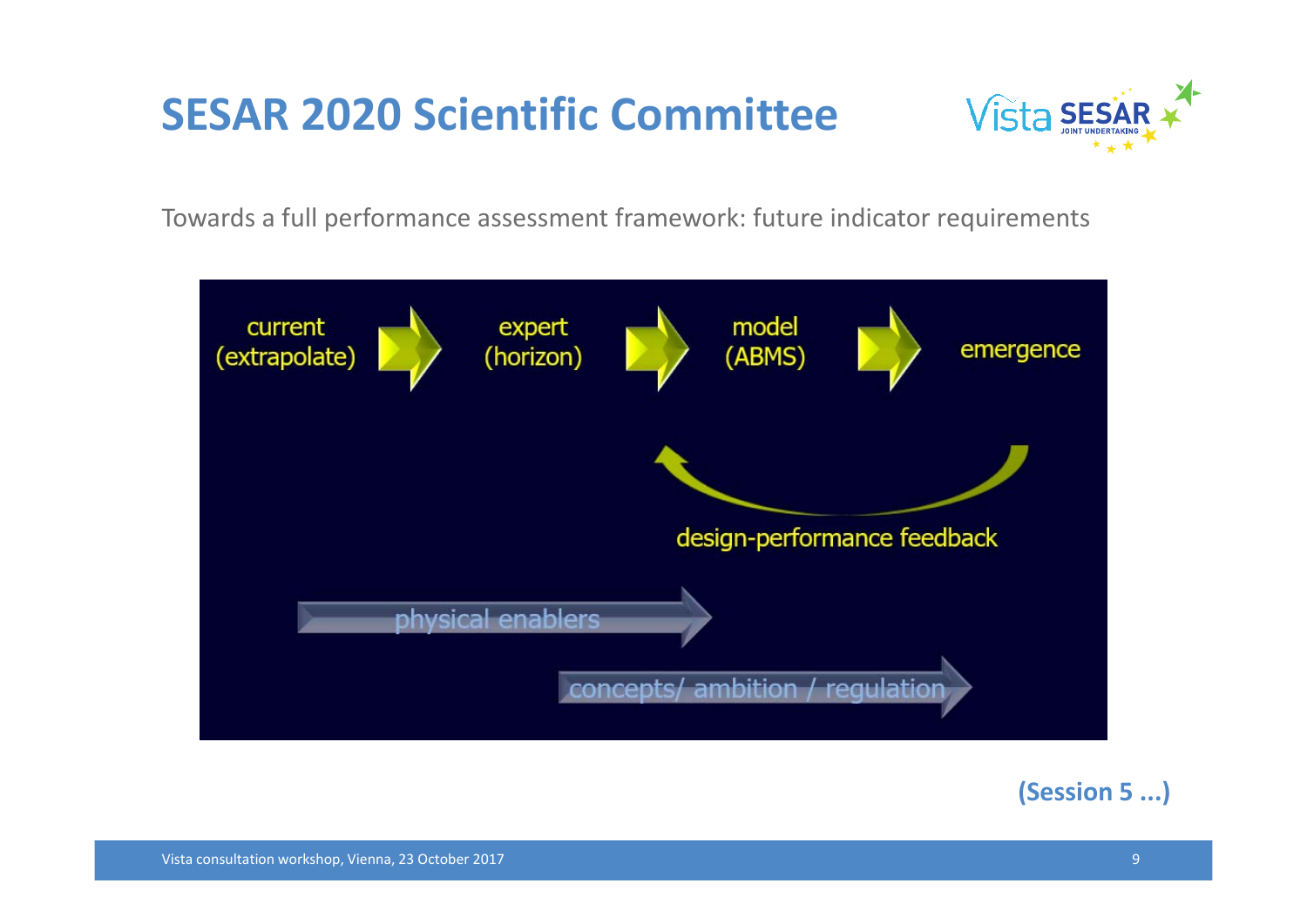

#### **Back to Vista context ...**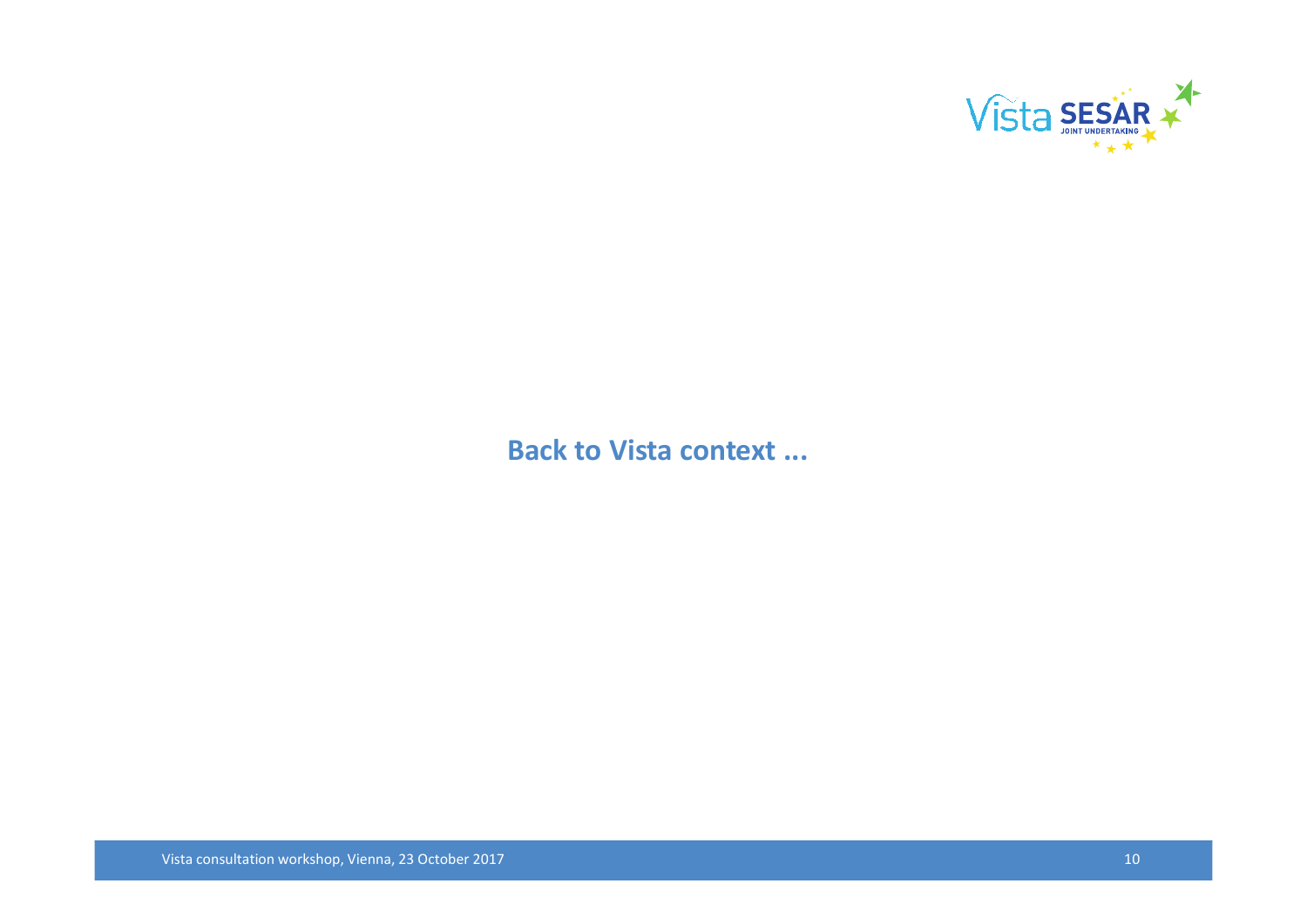#### **Vista metrics and assessment**



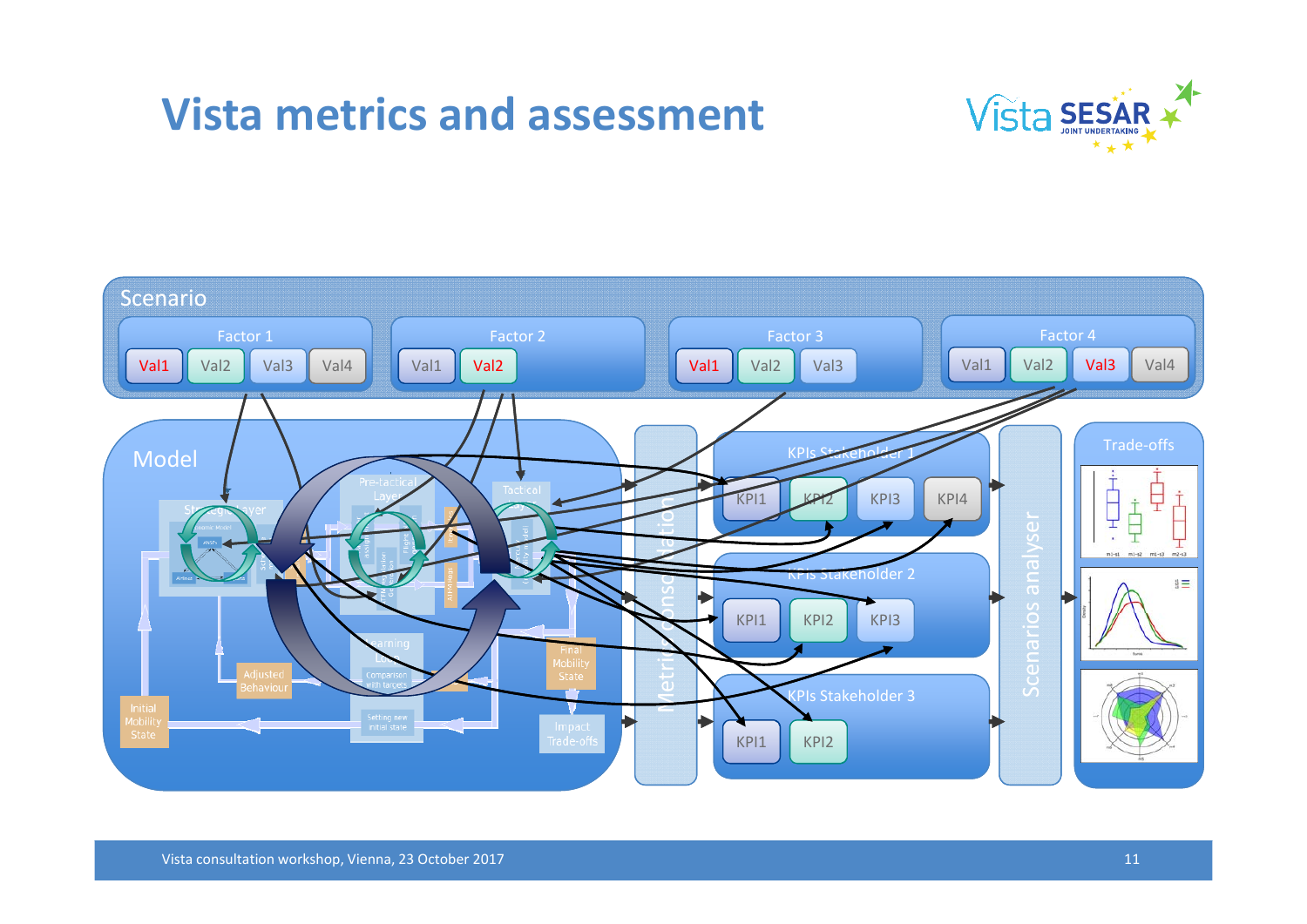# **Vista metrics and assessment**



| <b>Stakeholder</b> | <b>Metrics</b>                                                                                                                         |                                                                                                                  |
|--------------------|----------------------------------------------------------------------------------------------------------------------------------------|------------------------------------------------------------------------------------------------------------------|
| <b>Passengers</b>  | Number / volume<br>$\bullet$<br>Delay (departure, arrival; reactionary)<br>Gate-to-gate time<br>Door-to-door time<br>$\bullet$         | <b>Missed connections</b><br>$\bullet$<br>Hard / soft costs<br>Value of time (utility)                           |
| <b>Airlines</b>    | Number / volume (flights, pax)<br>$\bullet$<br>Delay (departure, arrival; reactionary)<br>Revenue and costs (incl. delay)<br>$\bullet$ | Gate-to-gate time (OTP)<br>$\bullet$<br><b>Missed connections</b><br>$\bullet$<br>Gate-to-gate time<br>$\bullet$ |
| <b>ANSPS</b>       | Number / volume (flights)<br>$\bullet$<br>Delay (generated, mitigated)<br>$\bullet$                                                    | Flight-km controlled<br>Revenue and costs (incl. delay)                                                          |
| Airports           | Number / volume (flights, pax)<br>$\bullet$<br>Delay (departure, arrival; reactionary)<br>Revenue and costs (incl. delay)<br>$\bullet$ | <b>Missed connections</b><br>$\bullet$<br>4H D2D - 90%<br>eta10:beta 0,5<br>Weibull pdfs                         |
| Environment        | CO <sub>2</sub>                                                                                                                        | NO <sub>x</sub><br>eta10:beta1<br>eta10:beta5                                                                    |
|                    | technology (incl. UDPP etc.)                                                                                                           | eta10:beta3,25<br>policy / regulation<br>eta10:beta2<br>intermodality                                            |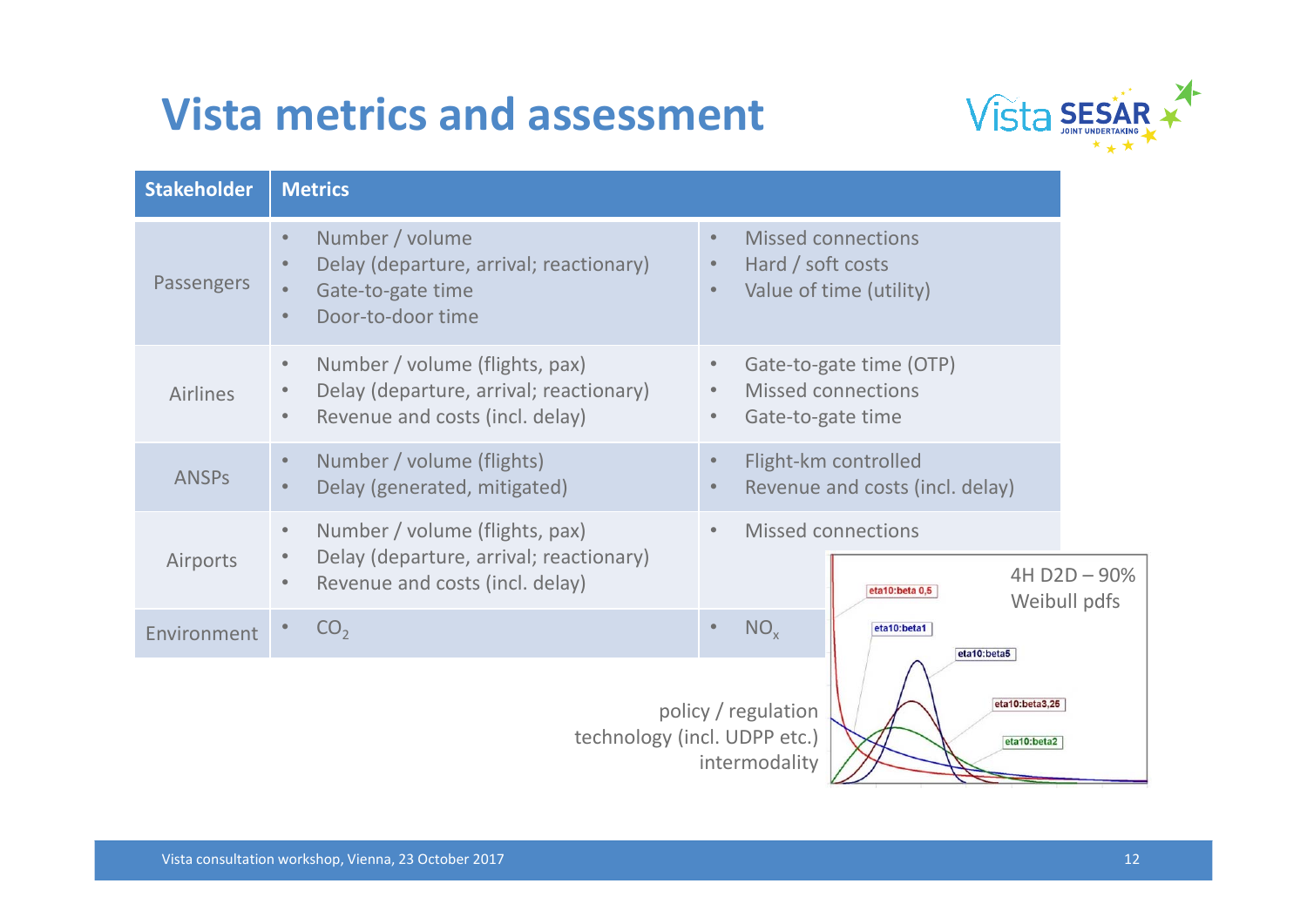# **Vista metrics and assessment**



| <b>Stakeholder</b> | <b>Current</b>                                                                                                                                                                                                                                                                | 2050 (additional) - ??                                                                                                                 |
|--------------------|-------------------------------------------------------------------------------------------------------------------------------------------------------------------------------------------------------------------------------------------------------------------------------|----------------------------------------------------------------------------------------------------------------------------------------|
| Passengers         | Cost of ticket<br>$\bullet$<br><b>Frequency of flights</b><br>Punctuality (G2G)<br>Travel time (D2D)<br>$\bullet$                                                                                                                                                             | Intermodality (D2D resilience)<br><b>ENV footprint (speed paradigm)</b><br>In-mode connectivity (utility)                              |
| <b>Airlines</b>    | Punctuality (G2G) (OTP)<br>$\bullet$<br>Resilience (e.g. cost of delay)<br>$\bullet$<br>Profitability (yields, load factors)<br>Market share<br>$\bullet$                                                                                                                     | Intermodality (G2G resilience)<br><b>ENV footprint (marketing)</b><br>$\bullet$                                                        |
| <b>ANSPS</b>       | Delay (ATFM - generated, mitigated)<br>Cost efficiency<br><b>Flight efficiency</b>                                                                                                                                                                                            | Market share (trajectories?)<br>Profitability (freer market?)<br>Capacity (better) & QSM<br>Drone accessibility / density<br>$\bullet$ |
| Airports           | <b>Connectivity</b> (DG MOVE Aviation Strategy for Europe)<br>$\bullet$<br>Delay (departure, arrival; reactionary)<br>$\bullet$<br>Profitability<br>$\bullet$<br><b>QSM</b> (wide range PIs; penalties applied)<br>$\bullet$<br><b>ENV footprint (marketing)</b><br>$\bullet$ | Intermodality (catchments; access)<br>Resilience packages (volumes)<br>New retail paradigms (NER %)<br>$\bullet$                       |
| Environment        | CO <sub>2</sub><br>$\bullet$<br>Local NO <sub>v</sub><br>$\bullet$<br><b>Noise</b><br>$\bullet$                                                                                                                                                                               | En-route $NOx$<br>Particulates<br>Recycling % / rare earth content                                                                     |
| $+ ??$             |                                                                                                                                                                                                                                                                               |                                                                                                                                        |